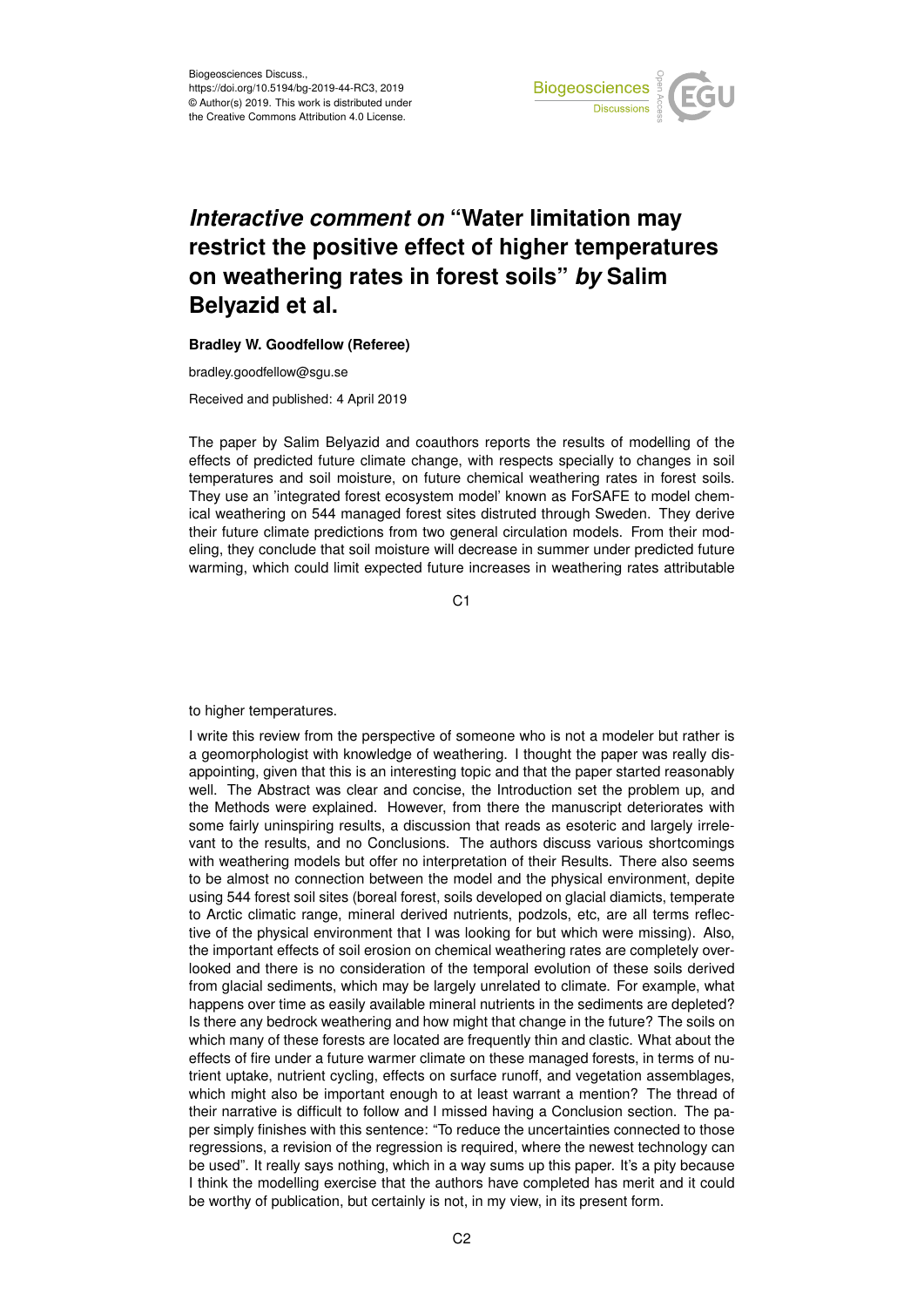In addition to this general impression, I list the following specific points: I have enormous sympathy for non-native English speakers having to write scientific English. It's not easy. However, the manuscript does suffer from it being difficult to read and from numerous grammatical errors, especially through the Results and Discussion sections. A revised version would benefit from more detailed proof reading.

15: Previous estimates of weathering rates? And what about temperature controls on reaction kinetics? 20: For those from a different field, it could be worthwhile explaining 'productive'. We can guess what it probably means but it would be good to have it defined. Also, what is modeled? 25: Elevated air temperatures should appear earlier 30: This could be shortened 35: It is unclear what exceedance of planetary boundaries means, its connection with climate change, and its relevance for this paper. 40: Why is an increase in biomass production needed to meet the stated goals? 50: Grammatical error with the references. Be specific and substitute tree harvesting for forestry!? 55: Compensation potential – with respect to acidity? The reader can often guess what you mean but the writing should be much clearer. 60: Losses of what? 65: Accelerated is preferable to higher because the latter might mean larger trees. 70: Could be worth explaining radicals or being more specific with respect to listing those. Also the number and intensity of wetting and drying cycles might be important. "Net effect is positive or negative" be explicit: "on chemical weathering of soils". Also weathering encompasses physical and chemical processes, and physical processes related to freeze-thaw/frost cracking will change in a different way to chemical processes, under a warmer climate. 80: Are you explicitly modelling all of the unsaturated zone? What about in locations where it extends below the maximum rooting depth? What is the maximum rooting depth? 90: "and" organic cations. And "H2O" with the 2 as subscript. 95: What are the different layers of the simulated soil? 125: Hydrology-related fluxes of what? 130: No previous mention of the listed atmospheric pollutants. Explain their importance to this study and do this earlier in the paper. 150: Explain why you use these two particular models: ECHAM5 GCM and CCSM3 GCM. Is "story line" the correct term?

C3

RESULTS: In general, I found this section to be hard to follow. 175: Temporal or spatial 'variability'? 175-180: These two sentences read as being in conflict with each other. 190: Is it really both climate models? In the CCSM result in Figure 4 it appears that variance increases with soil temperature increase. 195: There really is no correlation between annual weathering rate and predicted moisture change. Is the correlation really significant? You are explaining 5% of the variance. The regression line very weakly indicates that annual weathering will increase with reduced soil moisture. Why would this be so and if you consider this result to be significant then why isn't is further explored in the Discussion?

DISCUSSION: There is essentially no exploration of the results but lots of esoteric model details. The sentence below 230 is essentially a repeat of 230. Part of the disparity in what? 235: Geophysical properties – what about geochemical properties? Soil coarse material – this is the first mention of grain sizes and their importance to the study needs to be introduced near the start of the paper. "Fine earth" – is that silt + clay? "Estimation method" – what is being estimated? 240: "User defined possible materials" sounds like something out of a robotic University HR department. It is incomprehensible here. Also a concluding sentence is needed for this paragraph. What is the key point for the reader? 250: It is unclear what this sentence means 265: It is entirely unclear what the concluding sentence to this paragraph means. 275: Exposed mineral surface – is this reactive surface area?

## CONCLUSIONS: Where are they?

TABLES AND FIGURES Table 1: Might be better in a plot!? Define "future climate" in the footnotes. It is not a constant, but rather is evolving. 370: What is "increment of weathering"? 385: Define BC in the caption. 390: Figure 4: only the bottom left hand figure shows a correlation, and it is weak. 400: Figure 6: Is it even worth showing these? The highest R2 of the 4 plots is 0.1. 410: Figure 8. Here you have something but you make no attempt in the Discussion to explain it. This result may reflect an expected chemical weathering threshold around zero degrees. Increases in win